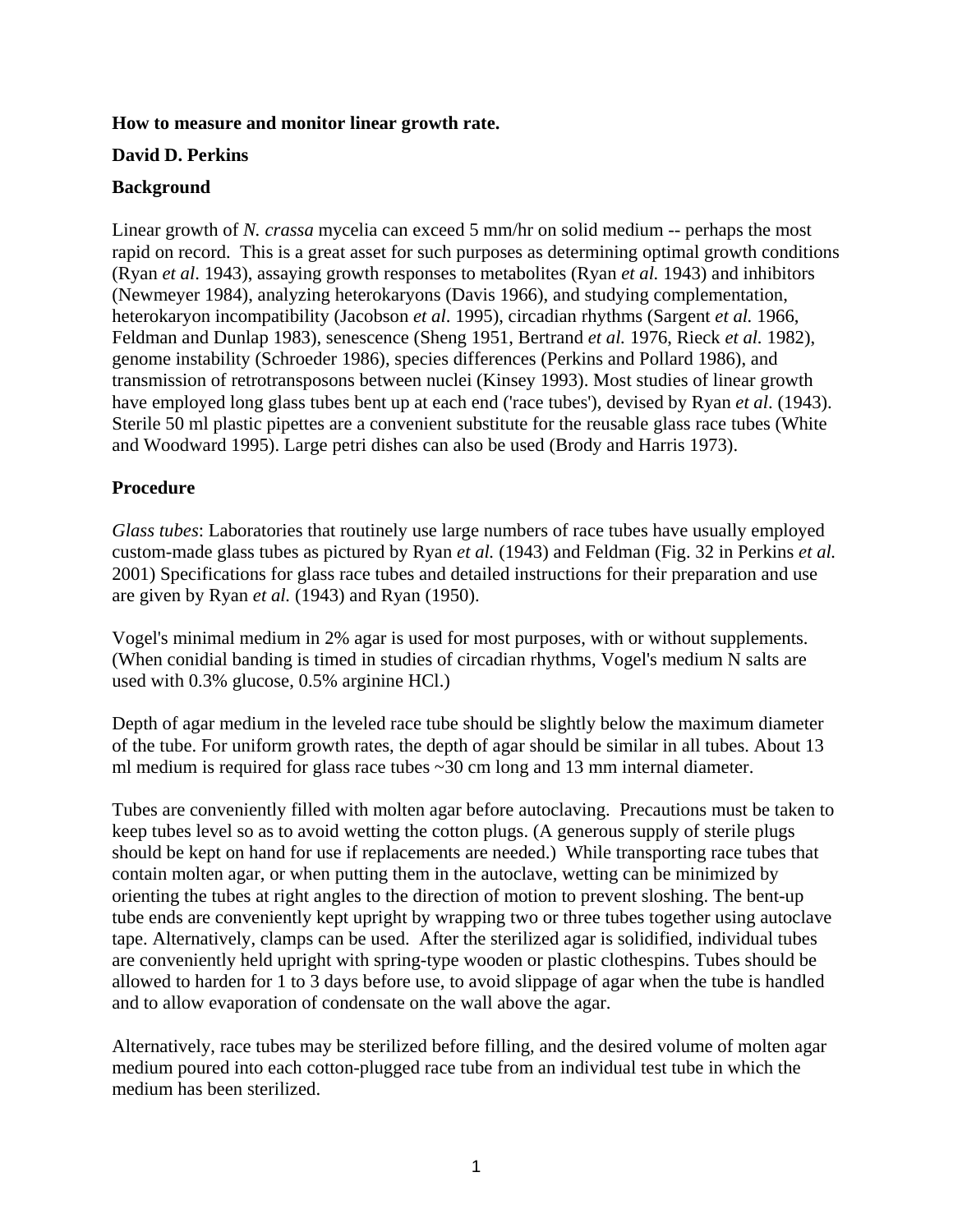Tubes are inoculated at one end. After a 6 to 12 hour period to allow initiation of steady growth, the position of the advancing mycelial front (leading hyphae) is marked periodically on the tube (usually twice daily; the time intervals need not be equal.). If feasible, mark at 6 and 12 hours after inoculation so as not to waste part of the linear growth. Times of marking are recorded, and when growth is complete, distance is plotted against time to obtain the linear growth rate. If accuracy is required, tubes are run in triplicate.

Washing glass race tubes is a nuisance. Used tubes are autoclaved and the contents are poured out while still liquid. Tubes are immediately rinsed with a strong stream of running water, and washing is continued using a pipette-washing routine. Dried-down tubes are best autoclaved while submerged in water.

*Plastic pipettes*: Preparation is simpler when commercially produced disposable sterile 50 ml plastic pipettes are used in lieu of glass race tubes, and there is no problem with cleaning. (White and Woodward 1995; Jacobson *et al.* 1995). This is a boon especially for workers who don't possess glass race tubes and who plan to use the tube method only occasionally or on a small scale. The following details are adapted from White and Woodward:

"A 25 ml sterile disposable plastic pipette is used (almost any brand will work). First, draw up enough sterile molten medium to nearly fill the pipette. Do this slowly to prevent bubbles. Then release all but 13 ml. (The initial filling wets the tube and prevents subsequent condensation on the wall.) Close the open pipette tip with a gloved finger of your free hand. The gloved finger can be sterilized by dipping with ethanol and used immediately; the small amount of ethanol has not been a problem. Keeping both ends closed, lay the pipette down slowly onto a level surface, starting with the tip and slowly lowering the cotton- plugged end so as not to wet the plug. Tubes can be kept from rolling by first putting down two strips of laboratory tape, sticky side up and turned under at the ends, then sticking the tubes down on the tape. Work quickly because the air in the closed pipette will rapidly heat and expand, causing leakage and bubbles."

"Allow the medium to cool and harden. When you are ready to use the tubes, snap off the pointed tip of the pipette, cap it with a sterile test-tube cap, and secure the cap with a piece of tape. We have found that a wrench with a tapered hole is the best tool for breaking off the tip. Any box wrench or pliers can be used that will fit part way up the tip. Insert the tip into the hole of the wrench and snap it off quickly; this minimizes fracturing the straight part of the pipette."

"To inoculate, remove the cap at the broken end of the tube, and replace it after inoculation. Record growth by marking the graduated bottom of the tube. The volumetric graduations can often be used as a built-in scale to measure linear growth rates. The conversion factor from ml to mm can be determined for any particular brand by measuring one pipette."

*Large petri plates*: For slow growing mutants, growth rate can conveniently be measured by inoculating the strain to be tested in the center of a 15 cm diameter petri plate. Plates have been used effectively by Stuart Brody in experiments timing the rhythmic formation of conidial bands (see for example Brody and Harris 1973). Care should be taken to avoid conidial scatter.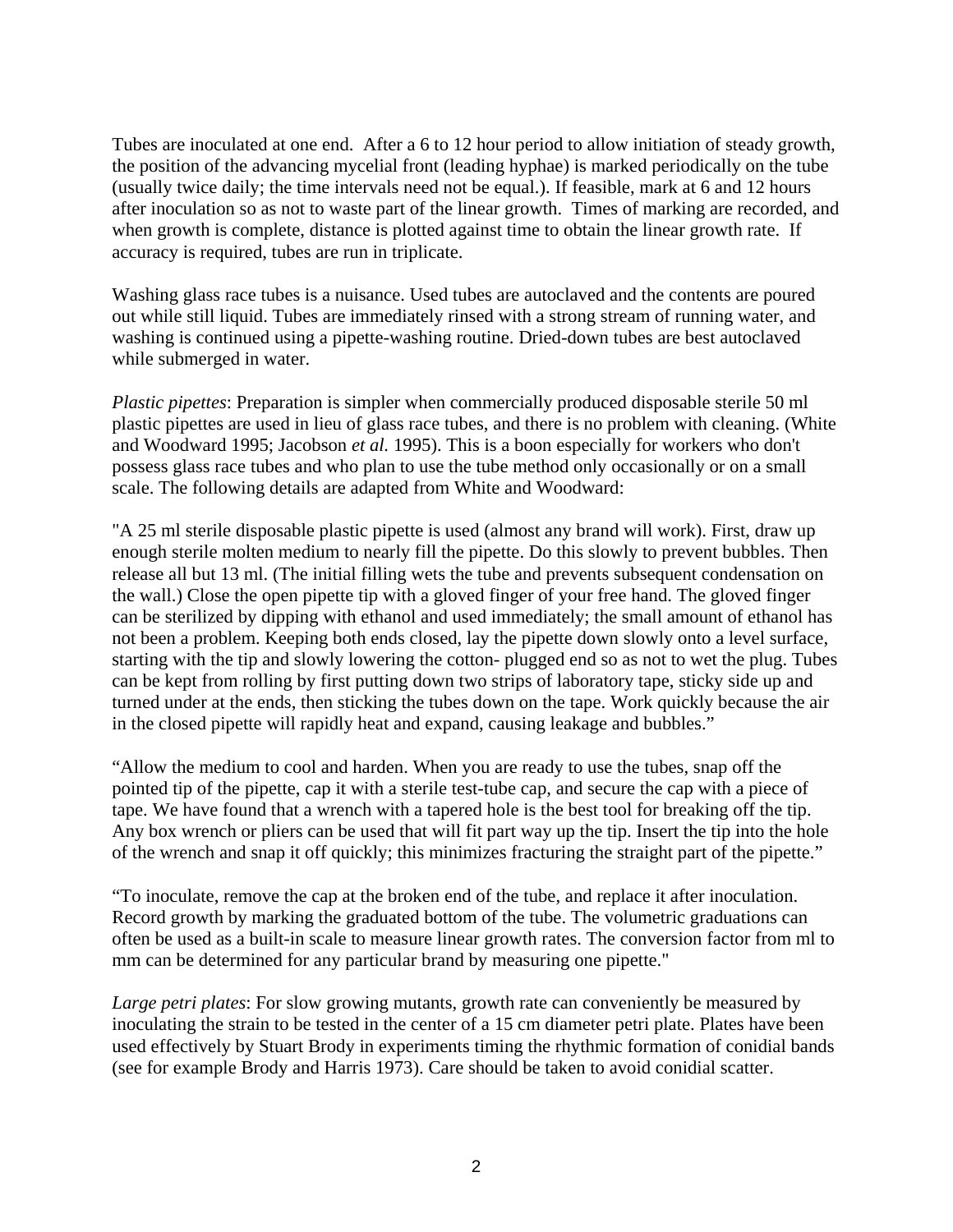#### **References**

Bertrand H., N. A. Szakacs, F. E. Nargang, C. A. Zagozeski, R. A. Collins, and J. C. Harrigan 1976. The function of mitochondrial genes in *Neurospora crassa*. Can. J. Genet. Cytol. 18: 397- 409.

Brody, S., and S. Harris 1973. Circadian rhythms in Neurospora: Spatial differences in pyridine nucleotide levels. Science 180: 498-500.

Davis, R. H. 1966. Mechanisms of inheritance. 2. Heterokaryosis. In G. C. Ainsworth and A. S. Sussman (eds.) *The Fungi: An Advanced Treatise. Vol. 2.* Academic Press, New York. pp. 567- 588.

Feldman, J. F., and J. C. Dunlap 1983. *Neurospora crassa*: A unique system for studying circadian rhythms. Photochem. Photobiol. Rev. 7:319-368.

Jacobson, D. J., J. Ohrnberger, and R. A. Akins 1995. The Wilson-Garnjobst heterokaryon incompatibility tester strains of *Neurospora crassa* contain modifiers which influence growth rate of heterokaryons and distort segregation ratios. Fungal Genet. Newslett. 42: 34-40.

Kinsey, J. A. 1993. Transnuclear retrotransposition of the *Tad* element of Neurospora. Proc. Nat. Acad. Sci. USA 90: 9384-9387.

Newmeyer, D. 1984. Neurospora mutants sensitive both to mutagens and to histidine. Curr. Genet. 9: 65-74.

Perkins, D. D., and V. C. Pollard 1986. Linear growth rates of strains representing 10 Neurospora species. Fungal Genet. Newslett. 33: 41-43.

Perkins, D. D., A. Radford, and M. S. Sachs 2001. *The Neurospora Compendium: Chromosomal Loci.* Academic Press, San Diego..

Rieck, A., A. J. F. Griffiths, and H. Bertrand 1982. Mitochondrial variants of *Neurospora intermedia* from nature. Can. J. Genet. Cytol. 24: 741-759.

Rodland, K. D., and P. J. Russell 1983. Segregation of heterogeneous rDNA segments during demagnification of a *Neurospora crassa* strain possessing double nucleolar organizer. Curr. Genet. 7: 379-384.

Ryan, F. J. 1950. Selected methods of Neurospora genetics. Methods Med. Res. 3: 51-75.

Ryan, F. J., G. W. Beadle, and E. L. Tatum 1943. The tube method of measuring the growth rate of Neurospora. Am. J. Bot. 30: 784-799.

 Sargent, M. L., W. R. Briggs, and D. O. Woodward 1966. Circadian nature of a rhythm expressed by an invertaseless strain of *Neurospora crassa*. Plant Physiol. 41: 1343-1349.